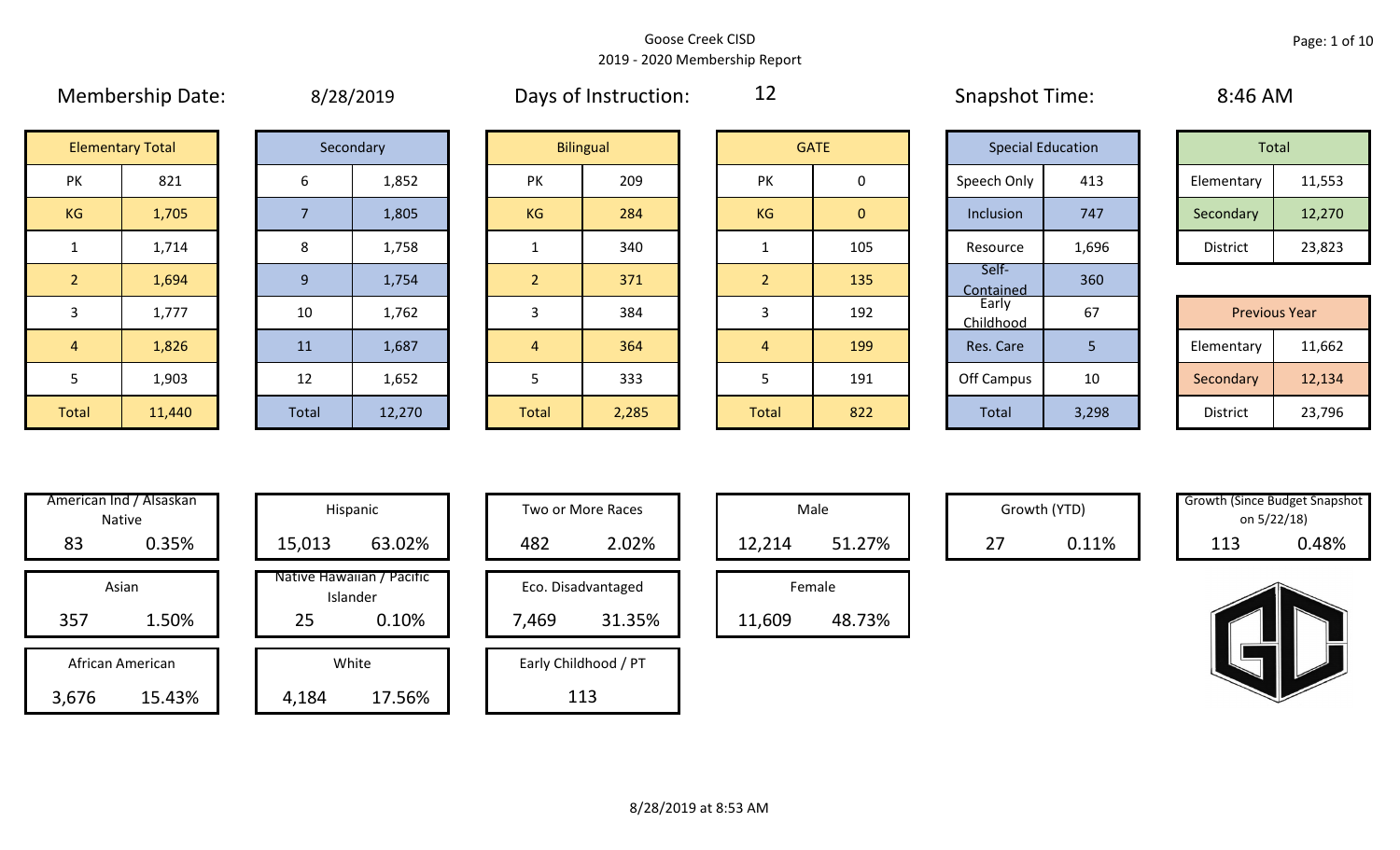|                 | 8/28/2019              | PK             |              | KG             |                |                |                |       | $\overline{2}$ |                |                | 3              |                |                | 4              |                |                | 5              |              |       | Campus Totals | Early    | Spec. | Total | 18-19 | 19-20      |          |
|-----------------|------------------------|----------------|--------------|----------------|----------------|----------------|----------------|-------|----------------|----------------|----------------|----------------|----------------|----------------|----------------|----------------|----------------|----------------|--------------|-------|---------------|----------|-------|-------|-------|------------|----------|
| Date            |                        | GenEd BilEd    |              | GenEd          | <b>BilEd</b>   | GenEd          | <b>BilEd</b>   | GenEd | <b>BilEd</b>   |                | Total GenEd    | <b>BilEd</b>   |                | Total GenEd    | <b>BilEd</b>   | <b>Total</b>   | GenEd          | <b>BilEd</b>   | <b>Total</b> | GenEd | <b>BilEd</b>  | Child    | Prog  |       |       | Projection | Capacity |
|                 | Teachers               | 1              | 0            | 4              | 2              | 4              | $\overline{2}$ | 4     | $\mathbf{1}$   | 5              | 4              | 2              | 6              |                | 2              | 6              |                | 1              | 5.           | 25    | 10            |          |       |       |       |            |          |
| Alamo           | Students               | 49             | 0            | 82             | 27             | 85             | 27             | 87    | 25             | 112            | 89             | 27             | 116            | 85             | 19             | 104            | 93             | 23             | 116          |       |               | 0        | 49    | 767   | 759   | 764        | 850      |
|                 | <b>Available Seats</b> | -5.            | 0            | 6              | 17             | 3              | 17             | 1     | $-3$           | $-2$           | $-1$           | 17             | 16             | 3              | 25             | 28             | 7              | $\overline{2}$ | 9            | 570   | 148           |          |       |       |       |            |          |
|                 | Teachers               | 1              |              | $\mathbf{3}$   | $\overline{2}$ | $\overline{3}$ | $\overline{2}$ | 4     | $\overline{2}$ | 6              | $\mathbf{3}$   | $\overline{2}$ | 5              | $\overline{4}$ | 2              | 6              | $\overline{3}$ | $\overline{2}$ | 5            | 21    | 13            |          |       |       |       |            |          |
| Ashbel<br>Smith | Students               | 36             | 19           | 73             | 27             | 63             | 33             | 71    | 32             | 103            | 70             | 28             | 98             | 76             | 35             | 111            | 73             | 35             | 108          |       |               | $\Omega$ | 31    | 702   | 737   | 715        | 924      |
|                 | <b>Available Seats</b> | 8              | 25           | $-7$           | 17             | $\overline{3}$ | 11             | 17    | 12             | 29             | $-4$           | 16             | 12             | 12             | 9              | 21             | $\overline{2}$ | 15             | 17           | 462   | 209           |          |       |       |       |            |          |
|                 | Teachers               | 1              | 1            | 4              | 2              | 4              | 1              | 3     | $\overline{2}$ | 5              | 5              | $\overline{2}$ | 7              | 4              | $\overline{2}$ | 6              | 4              | $\overline{2}$ | 6            | 25    | 12            |          |       |       |       |            |          |
| Austin          | Students               | 33             | 16           | 72             | 28             | 76             | 24             | 66    | 39             | 105            | 104            | 40             | 144            | 86             | 35             | 121            | 97             | 32             | 129          |       |               | 0        | 8     | 756   | 778   | 774        | 814      |
|                 | <b>Available Seats</b> | 11             | 28           | 16             | 16             | 12             | $-2$           | 0     | 5              | 5              | 6              | 4              | 10             | $\overline{2}$ | 9              | 11             | 3              | 18             | 21           | 534   | 214           |          |       |       |       |            |          |
|                 | <b>Teachers</b>        | 1              | 1            | 5              | $\mathbf{1}$   | 5              | $\mathbf{1}$   | 4     | $\overline{2}$ | 6              | 6              |                | $\overline{7}$ | 6              | -1             | $\overline{7}$ | 5              | 1              | 6            | 32    | 8             |          |       |       |       |            |          |
| Banuelos        | Students               | 40             | 26           | 109            | 25             | 102            | 16             | 95    | 28             | 123            | 119            | 22             | 141            | 120            | 20             | 140            | 128            | 16             | 144          |       |               | 0        | 12    | 878   | 873   | 862        | 850      |
|                 | <b>Available Seats</b> | $\overline{4}$ | 18           | $\mathbf{1}$   | $-3$           | 8              | 6              | $-7$  | 16             | 9              | 13             | 0              | 13             | 12             | $\overline{2}$ | 14             | $-3$           | 9              | 6            | 713   | 153           |          |       |       |       |            |          |
|                 | Teachers               | $\mathbf{1}$   | $\mathbf{1}$ | 4              |                | 5              | $\mathbf{1}$   | 5     | $\overline{2}$ | 7              | 5              | $\overline{2}$ | 7              | 6              | -1             | 7              | 5              | $\mathbf{1}$   | 6            | 31    | 9             |          |       |       |       |            |          |
| Bowie           | Students               | 55             | 16           | 101            | 19             | 85             | 18             | 102   | 25             | 127            | 99             | 27             | 126            | 120            | 16             | 136            | 104            | 25             | 129          |       |               | 0        | 22    | 834   | 849   | 843        | 880      |
|                 | <b>Available Seats</b> | $-11$          | 28           | $-13$          | 3              | 25             | 4              | 8     | 19             | 27             | 11             | 17             | 28             | 12             | 6              | 18             | 21             | $\mathbf 0$    | 21           | 666   | 146           |          |       |       |       |            |          |
|                 | Teachers               | $\mathbf{1}$   | $\mathbf{1}$ | 4              | $\overline{2}$ | $\overline{4}$ | $\mathbf{1}$   | 4     | 2              | 6              | 4              |                | 5              | 4              | 2              | 6              | 4              | $\mathbf{1}$   | 5            | 25    | 10            |          |       |       |       |            |          |
| Carver          | Students               | 40             | 13           | 65             | 44             | 84             | 23             | 81    | 24             | 105            | 69             | 23             | 92             | 85             | 31             | 116            | 85             | 29             | 114          |       |               |          | 18    | 715   | 666   | 689        | 836      |
|                 | <b>Available Seats</b> | $\overline{4}$ | 31           | 23             | 0              | $\overline{4}$ | $-1$           | 7     | 20             | $\overline{3}$ | 19             | $-1$           | 18             | 3              | 13             | 16             | 15             | $-4$           | 11           | 509   | 187           |          |       |       |       |            |          |
|                 | Teachers               | 1              | 0            | 5              | 0              | 5              | 0              | 5     | 0              | 5.             | 6              | 0              | 6              | 6              | 0              | 6              | 5              | $\mathbf 0$    | 5.           | 33    | 0             |          |       |       |       |            |          |
| Clark           | Students               | 30             |              | 108            | 0              | 102            | 0              | 88    | $\mathbf{1}$   | 89             | 115            | $\overline{2}$ | 117            | 121            | $\mathbf{1}$   | 122            | 110            | 0              | 110          | 674   |               | 3        | 28    | 710   | 693   | 701        | 850      |
|                 | <b>Available Seats</b> | 14             | $-1$         | $\overline{2}$ | 0              | 8              | 0              | 22    | $-1$           | 21             | 17             | $-2$           | 15             | 11             | $-1$           | 10             | 15             | $\mathbf 0$    | 15           |       | 5             |          |       |       |       |            |          |
|                 | Teachers               | $\mathbf 0$    | 1            | $\overline{4}$ | $\overline{2}$ | 5              | $\overline{2}$ | 4     | $\mathbf{1}$   | 5              | $\overline{4}$ |                | 5              | 5 <sup>1</sup> | $\mathbf{1}$   | 6              | 4              | 1              | 5            | 26    | 9             |          |       |       |       |            |          |
| Crockett        | Students               | 9              | 37           | 60             | 29             | 96             | 27             | 76    | 16             | 92             | 79             | 22             | 101            | 106            | 16             | 122            | 108            | 11             | 119          | 534   |               |          | 16    | 709   | 733   | 713        | 638      |
|                 | <b>Available Seats</b> | $-9$           | 7            | 28             | 15             | 14             | 17             | 12    | 6              | 18             | 9              | $\mathbf{0}$   | 9              | 4              | 6              | 10             | -8             | 14             | 6            |       | 158           |          |       |       |       |            |          |
|                 | Teachers               | 1.5            | 0.5          | 4              | 1              | 5              | $\overline{2}$ | 4     | 1              | 5              | 5              | 1              | 6              | 4              | -1             | 5.             | 3              | 1              | 4            | 26.5  | 7.5           |          |       |       |       |            |          |
| <b>DeZavala</b> | Students               | 42             | 9            | 87             | 18             | 91             | 21             | 77    | 24             | 101            | 95             | 21             | 116            | 77             | 17             | 94             | 88             | 6              | 94           | 557   |               | 0        | 1     | 674   | 751   | 685        | 924      |
|                 | <b>Available Seats</b> | 24             | 13           | $\mathbf{1}$   |                | 19             | 23             | 11    | $-2$           | q              | 15             |                | 16             | 11             | 5              | 16             | $-13$          | 19             | 6            |       | 116           |          |       |       |       |            |          |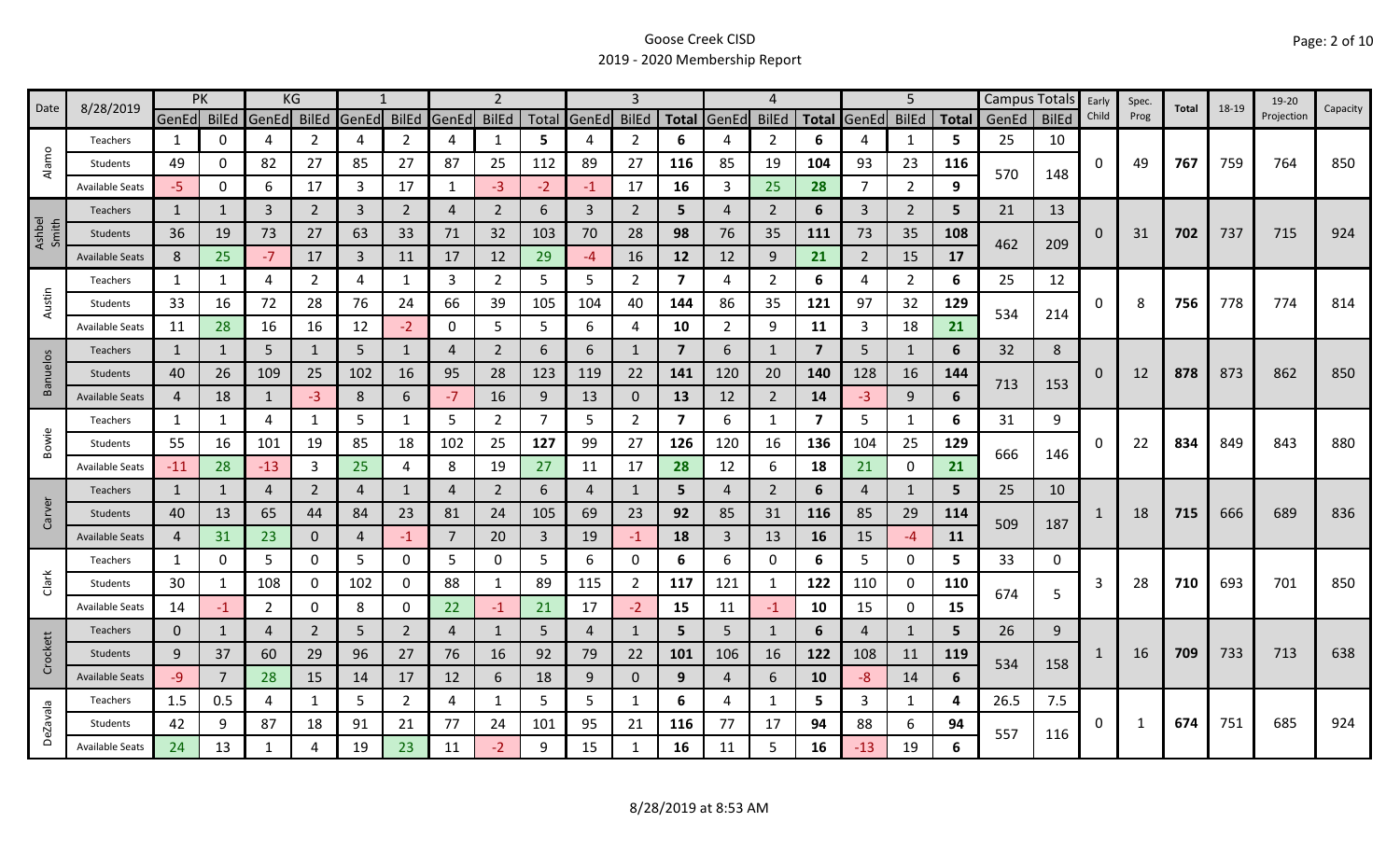|                    | 8/28/2019              |                | PK  |             | ΚG             |       |                |             |                |          |                |                |           |                |                |                |                   | 5              |       | Campus Totals |                | Early | Spec. | Total         | 18-19 | 19-20      | Capacity |
|--------------------|------------------------|----------------|-----|-------------|----------------|-------|----------------|-------------|----------------|----------|----------------|----------------|-----------|----------------|----------------|----------------|-------------------|----------------|-------|---------------|----------------|-------|-------|---------------|-------|------------|----------|
| Date               |                        | GenEd BilEd    |     | GenEd BilEd |                | GenEd |                | BilEd GenEd | <b>BilEd</b>   |          | Total GenEd    | <b>BilEd</b>   |           | Total GenEd    | <b>BilEd</b>   |                | Total GenEd BilEd |                | Total | GenEd         | <b>BilEd</b>   | Child | Prog  |               |       | Projection |          |
|                    | Teachers               | 1.5            | 0.5 |             | 2              | 4     | $\overline{2}$ | 3           | 1              |          | 4              | 2              | 6         | 4              | 1              | 5.             | 4                 | 1              | 5     | 24.5          | 9.5            |       |       |               |       |            |          |
| arlem              | <b>Students</b>        | 43             | 17  | 76          | 45             | 76    | 21             | 63          | 18             | 81       | 89             | 23             | 112       | 82             | 24             | 106            | 71                | 26             | 97    | 500           | 174            | 1     | 18    | 693           | 656   | 661        | 814      |
| I                  | <b>Available Seats</b> | 23             | 5   | 12          | -1             | 12    | 23             | 3           | $\overline{4}$ |          | $-1$           | 21             | <b>20</b> | 6              | $-2$           | 4              | 29                | $-1$           | 28    |               |                |       |       |               |       |            |          |
| ш                  | Teachers               |                |     |             |                |       |                |             | $\overline{2}$ | 9        | $\overline{7}$ | 2              | 9         |                | $\overline{2}$ | 9              | 8                 | $\overline{2}$ | 10    | 29            | 8              |       |       |               |       |            |          |
| Highlands          | Students               |                |     |             |                |       |                | 163         | 36             | 199      | 147            | 41             | 188       | 143            | 43             | 186            | 185               | 45             | 230   | 638           | 165            | 0     | 10    | 813           | 834   | 811        | 814      |
|                    | <b>Available Seats</b> |                |     |             |                |       |                | -9          | 8              | -1       | 7              | 3              | 10        | 11             |                | 12             | 15                | 5              | 20    |               |                |       |       |               |       |            |          |
|                    | <b>Teachers</b>        | $\overline{2}$ |     | 8           | $\overline{2}$ | 8     | $\overline{2}$ |             |                |          |                |                |           |                |                |                |                   |                |       | 18            | 5              |       |       |               |       |            |          |
| Hopper             | <b>Students</b>        | 92             | 24  | 147         | 33             | 154   | 38             |             |                |          |                |                |           |                |                |                |                   |                |       |               |                |       | 13    | 502           | 496   | 490        | 462      |
|                    | <b>Available Seats</b> | -4             | 20  | 29          | 11             | 22    | 6              |             |                |          |                |                |           |                |                |                |                   |                |       | 393           | 95             |       |       |               |       |            |          |
|                    | Teachers               | 1              |     | 4           | 1              | 4     | $\overline{2}$ | 4           | $\overline{2}$ | 6        | 3              | $\overline{2}$ | 5         | 3              | $\overline{2}$ | 5              | 4                 | 1              | 5     | 23            | 11             |       |       |               |       |            |          |
| Lamar              | Students               | 30             | 11  | 84          | 26             | 88    | 27             | 85          | 30             | 115      | 58             | 33             | 91        | 73             | 29             | 102            | 81                | 20             | 101   |               |                | 0     | 10    | 685           | 671   | 681        | 858      |
|                    | Available Seats        | 14             | 33  | 4           | -4             | 0     | 17             | 3           | 14             | 17       | 8              | 11             | 19        | $-7$           | 15             | 8              | 19                | 5              | 24    | 499           | 176            |       |       |               |       |            |          |
| cinto              | <b>Teachers</b>        | 0.5            | 0.5 | 3           | $\mathbf{1}$   | 2     | $\mathbf{1}$   | 2           | $\overline{2}$ | $\Delta$ | 2              | 2              | 4         | $\mathbf{2}$   | 2              | 4              | 2                 | $\mathbf{1}$   | 3     | 13.5          | 9.5            |       |       |               |       |            |          |
|                    | Students               | 22             | 9   | 45          | 15             | 38    | 18             | 46          | 25             | 71       | 45             | 29             | 74        | 42             | 25             | 67             | 59                | 22             | 81    |               |                | 0     | 0     | 440           | 433   | 453        | 528      |
| San                | <b>Available Seats</b> | $\mathbf{0}$   | 13  | 21          | 7              | 6     | 4              | -2          | 19             | 17       | $-1$           | 15             | 14        | $\overline{2}$ | 19             | 21             | -9                | 3              | -6    | 297           | 143            |       |       |               |       |            |          |
|                    | Teachers               | 1.5            | 0.5 | 5           | 1              | 6     | 1              | 4           | $\overline{2}$ | 6        | 5              | 1              | 6         | 5              | 1              | 6              | 6                 | 1              | 7     | 32.5          | 7.5            |       |       |               |       |            |          |
| Travis             | Students               | 47             | 10  | 122         | 16             | 121   | 22             | 112         | 26             | 138      | 99             | 25             | 124       | 118            | 12             | 130            | 131               | 22             | 153   | 750           |                | 0     |       | 890           | 882   | 887        | 880      |
|                    | Available Seat         | 19             | 12  | $-12$       | 6              | 11    | 0              | $-24$       | 18             | -6       | 11             | $-3$           | 8         | -8             | 10             | $\overline{2}$ | 19                | 3              | 22    |               | 133            |       |       |               |       |            |          |
|                    | <b>Teachers</b>        | $\mathbf{1}$   | 0   | 5           | $\mathbf{1}$   | 5     | $\mathbf{1}$   | 5           | 1              | 6        | 5              |                | 6         | 5.             | $\overline{2}$ | $\overline{7}$ | 6                 | $\mathbf{1}$   | 7     | 32            | $\overline{7}$ |       |       |               |       |            |          |
| Victoria<br>Walker | <b>Students</b>        | 44             | 0   | 80          | 16             | 87    | 21             | 88          | 20             | 108      | 91             | 13             | 104       | 101            | 20             | 121            | 125               | 11             | 136   |               |                | 28    | 26    | 771           | 851   | 830        | 924      |
|                    | <b>Available Seats</b> | $\mathbf{0}$   | 0   | 30          | 6              | 23    | 1              | 22          | $\overline{2}$ | 24       | 19             | 9              | 28        | 9              | 24             | 33             | 25                | 14             | 39    | 616           | 101            |       |       |               |       |            |          |
|                    | Teachers               | 16             | 10  | 66          | 21             | 69    | 21             | 62          | 23             | 85       | 68             | 22             | 90        | 69             | 22             | 91             | 67                | 17             | 84    | 417           | 136            |       |       |               |       |            |          |
| Total              | <b>Students</b>        | 612            | 208 | 1311        | 368            | 1348  | 336            | 1300        | 369            | 1669     | 1368           | 376            | 1744      | 1435           | 343            | 1778           | 1538              | 323            | 1861  | 8,912         | 2323           | 35    | 269   | 11,539 11,662 |       | 11,559     | 12,846   |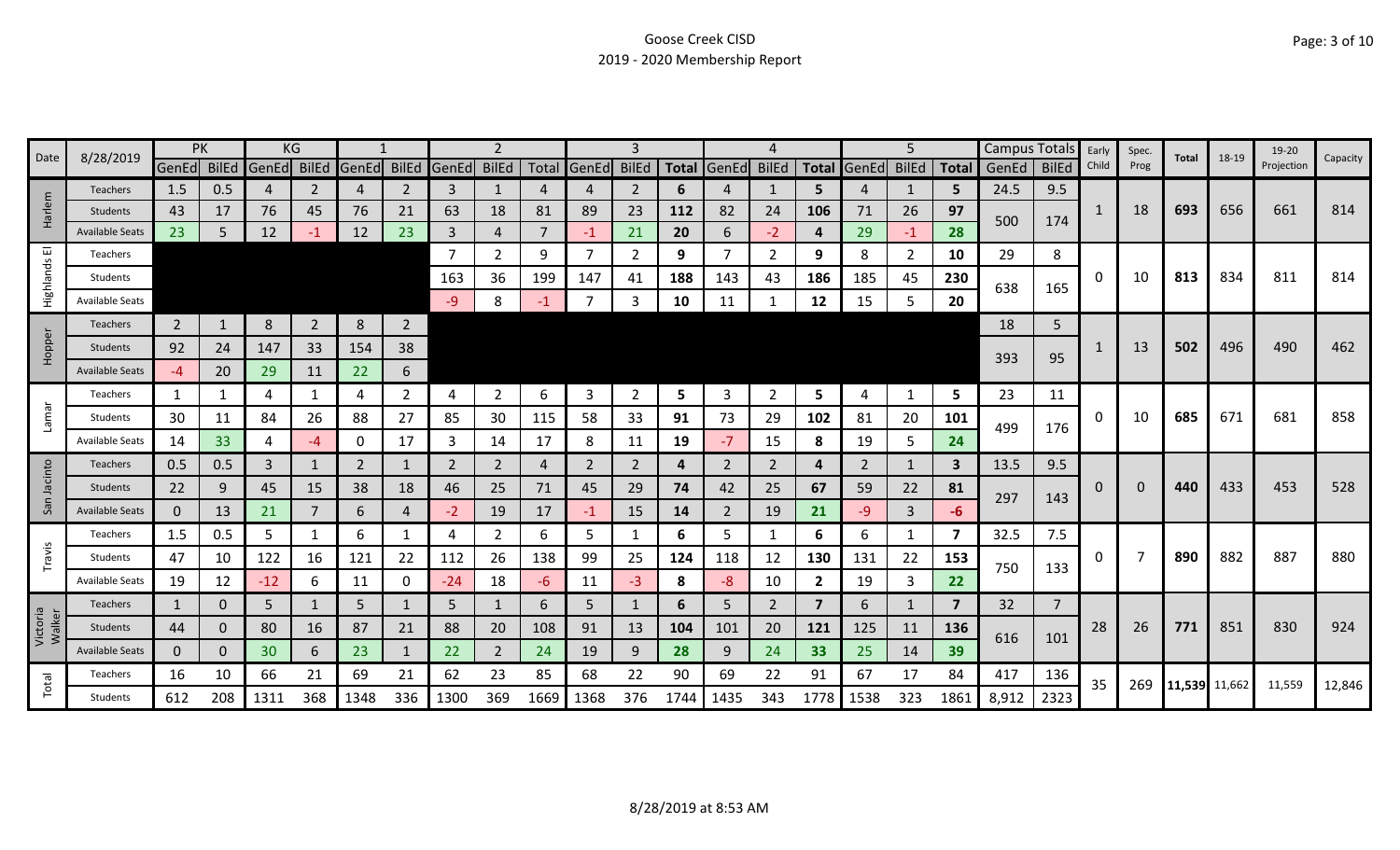| Page: 4 of 10 |  |
|---------------|--|
|---------------|--|

| <b>Campus</b> | $6\phantom{1}$ | $\overline{\mathbf{z}}$ | 8           | 9                   | 10          | 11    | 12                  |                   |         | <b>Campus Totals</b> |                                       |                 |
|---------------|----------------|-------------------------|-------------|---------------------|-------------|-------|---------------------|-------------------|---------|----------------------|---------------------------------------|-----------------|
|               |                |                         |             |                     |             |       |                     | <b>Enrollment</b> |         |                      | Core Ratio   18-19   19-20 Projection | <b>Capacity</b> |
| <b>BJS</b>    | 354            | 296                     | 322         |                     |             |       |                     | 972               | 22.1    | 946                  | 1,010                                 | 958             |
| CBJ           | 336            | 367                     | 359         |                     |             |       |                     | 1,062             | 24.7    | 1,082                | 1,057                                 | 1,198           |
| GJS           | 401            | 372                     | 372         |                     |             |       |                     | 1,145             | 24.4    | 1,119                | 1,149                                 | 1,164           |
| HMJ           | 343            | 350                     | 325         |                     |             |       |                     | 1,018             | 21.2    | 991                  | 1,046                                 | 1,176           |
| <b>HJS</b>    | 417            | 416                     | 371         |                     |             |       |                     | 1,204             | 25.1    | 1,187                | 1,213                                 | 1,272           |
| REL           |                |                         |             | 477                 | 475         | 394   | 454                 | 1,800             | 26.1    | 1,738                | 1,798                                 | 1,968           |
| <b>RSS</b>    |                |                         |             | 525                 | 558         | 528   | 531                 | 2,142             | 29.8    | 2,252                | 2,137                                 | 2,554           |
| GCM           |                |                         |             | 530                 | 544         | 567   | 478                 | 2,119             | 26.8    | 2,110                | 2,148                                 | 2,536           |
| PHC           | $\overline{0}$ | $\mathsf{O}\xspace$     | $\mathbf 0$ | $\mathsf{O}\xspace$ | $\mathbf 0$ | 23    | 88                  | 111               | $6.5\,$ | 99                   | 35                                    |                 |
| Impact        |                |                         |             | 112                 | 104         | 102   | 95                  | 413               | 24.3    | 405                  | 396                                   |                 |
| Point         | $\mathbf{1}$   | $\mathbf{3}$            | 9           | $2^{\circ}$         | $6\,$       | 12    | 5 <sub>1</sub>      | 38                | 3.3     | 43                   | 40                                    |                 |
| <b>SCTHS</b>  |                |                         |             | 107                 | 71          | 61    | $\mathsf{O}\xspace$ | 239               | 19.9    | 162                  | 230                                   |                 |
| Total         | 1,852          | 1,804                   | 1,758       | 1,753               | 1,758       | 1,687 | 1,651               | 12,263            |         | 12,134               | 12,259                                |                 |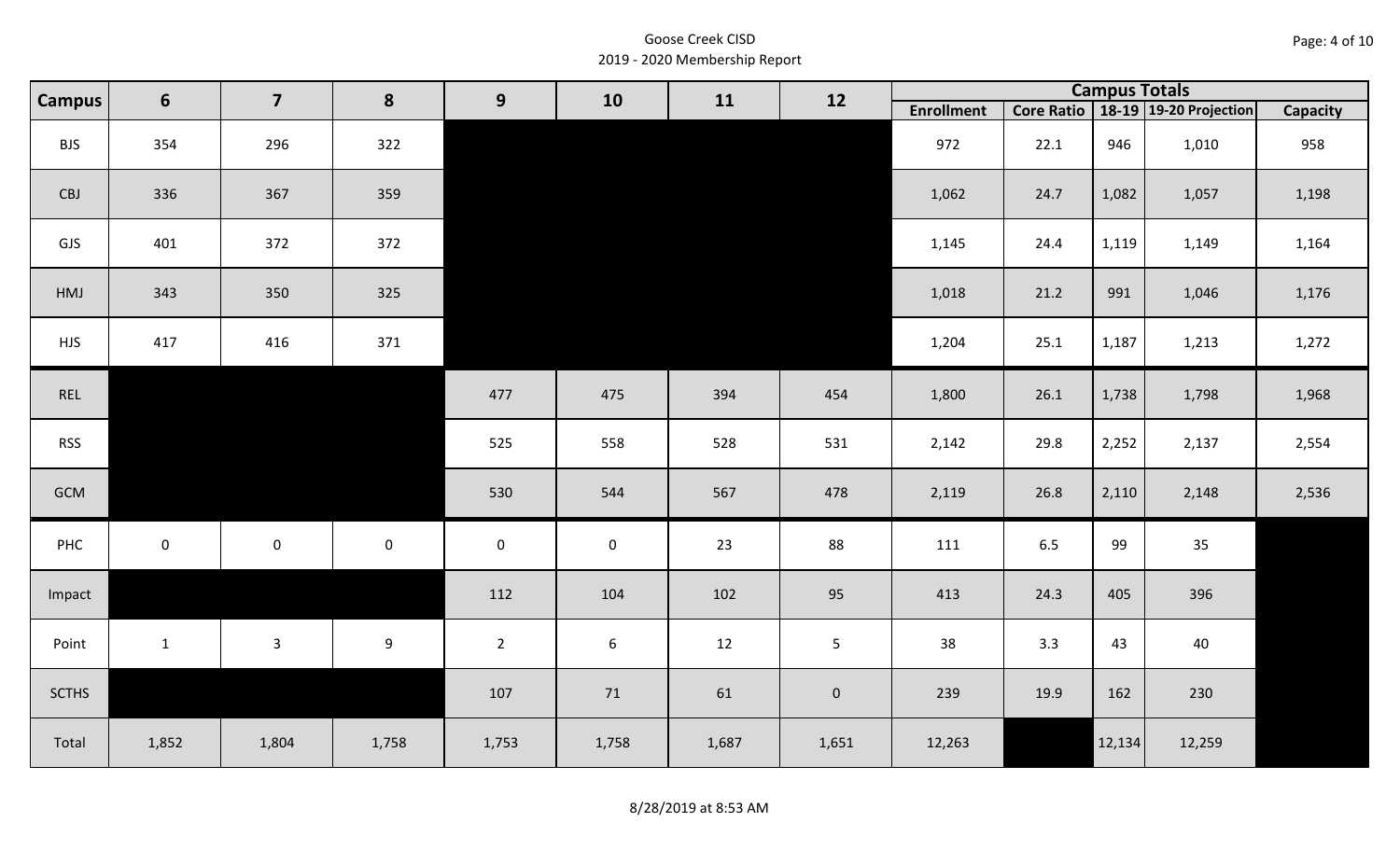|                     | Total           | No Code             | Speech Only         | Mainstream | Self-Cont<br>50-60% | Self-Cont<br>$>60\%$ | <b>EC SpEd Program</b> | Homebound      |  |
|---------------------|-----------------|---------------------|---------------------|------------|---------------------|----------------------|------------------------|----------------|--|
| Alamo               | $\mathbf{0}$    | $\mathbf 0$         | $\mathbf 0$         | $\pmb{0}$  | $\pmb{0}$           | $\pmb{0}$            | $\mathbf 0$            | $\mathbf 0$    |  |
| Ashbel Smith        | 18              | $\mathbf{1}$        | $\mathsf{O}\xspace$ | $\pmb{0}$  | $\pmb{0}$           | $\pmb{0}$            | $17$                   | $\mathbf 0$    |  |
| Austin              | $\mathbf 0$     | $\mathbf 0$         | $\mathbf 0$         | $\pmb{0}$  | $\pmb{0}$           | $\pmb{0}$            | $\pmb{0}$              | $\mathbf 0$    |  |
| <b>Banuelos</b>     | 11              | $\mathbf{3}$        | $\pmb{0}$           | $\pmb{0}$  | $\mathsf 0$         | $\pmb{0}$            | 8                      | $\pmb{0}$      |  |
| Bowie               | $6\phantom{1}$  | $\mathbf 0$         | $\mathbf 0$         | $\pmb{0}$  | $\pmb{0}$           | $2^{\circ}$          | $\overline{4}$         | $\mathbf 0$    |  |
| Carver              | 6               | $\mathsf{O}\xspace$ | $\pmb{0}$           | $\pmb{0}$  | $\mathbf 1$         | $\mathbf 1$          | $\overline{4}$         | $\pmb{0}$      |  |
| Clark               | 14              | $\mathbf{1}$        | $\pmb{0}$           | $\pmb{0}$  | $\mathbf{1}$        | 5                    | $\sqrt{5}$             | $\overline{2}$ |  |
| Crockett            | $6\phantom{.}6$ | $\mathsf 0$         | $\pmb{0}$           | $\pmb{0}$  | $\pmb{0}$           | $\mathbf{3}$         | $\overline{2}$         | $\pmb{0}$      |  |
| DeZavala            | $\mathbf 0$     | $\mathbf 0$         | $\mathbf 0$         | $\pmb{0}$  | $\pmb{0}$           | $\pmb{0}$            | $\pmb{0}$              | $\mathbf 0$    |  |
| Harlem              | $\overline{7}$  | $\mathsf 0$         | $\mathbf{1}$        | $\pmb{0}$  | $\pmb{0}$           | $\pmb{0}$            | $\boldsymbol{6}$       | $\pmb{0}$      |  |
| <b>Highlands El</b> | $\mathbf 0$     | $\mathbf 0$         | $\mathbf 0$         | $\pmb{0}$  | $\pmb{0}$           | $\pmb{0}$            | $\pmb{0}$              | $\mathbf 0$    |  |
| Hopper              | $\bf 8$         | $\mathbf{1}$        | $\mathbf{1}$        | $\pmb{0}$  | $\pmb{0}$           | $\pmb{0}$            | $\,$ 6 $\,$            | $\pmb{0}$      |  |
| Lamar               | $\overline{2}$  | $2^{\circ}$         | $\pmb{0}$           | $\pmb{0}$  | $\pmb{0}$           | $\pmb{0}$            | $\pmb{0}$              | $\pmb{0}$      |  |
| San Jacinto         | $\mathbf 0$     | $\mathbf 0$         | $\mathsf{O}\xspace$ | $\pmb{0}$  | $\pmb{0}$           | $\pmb{0}$            | $\pmb{0}$              | $\pmb{0}$      |  |
| Travis              | $2^{\circ}$     | $\mathbf{1}$        | $\mathbf 0$         | $\pmb{0}$  | $\pmb{0}$           | $\pmb{0}$            | $\mathbf{1}$           | $\mathbf 0$    |  |
| Victoria Walker     | 33              | 5                   | 28                  | $\pmb{0}$  | $\pmb{0}$           | $\pmb{0}$            | $\pmb{0}$              | $\pmb{0}$      |  |
| District            | 113             | 14                  | 30                  | $\pmb{0}$  | $\overline{2}$      | 11                   | 53                     | $\overline{2}$ |  |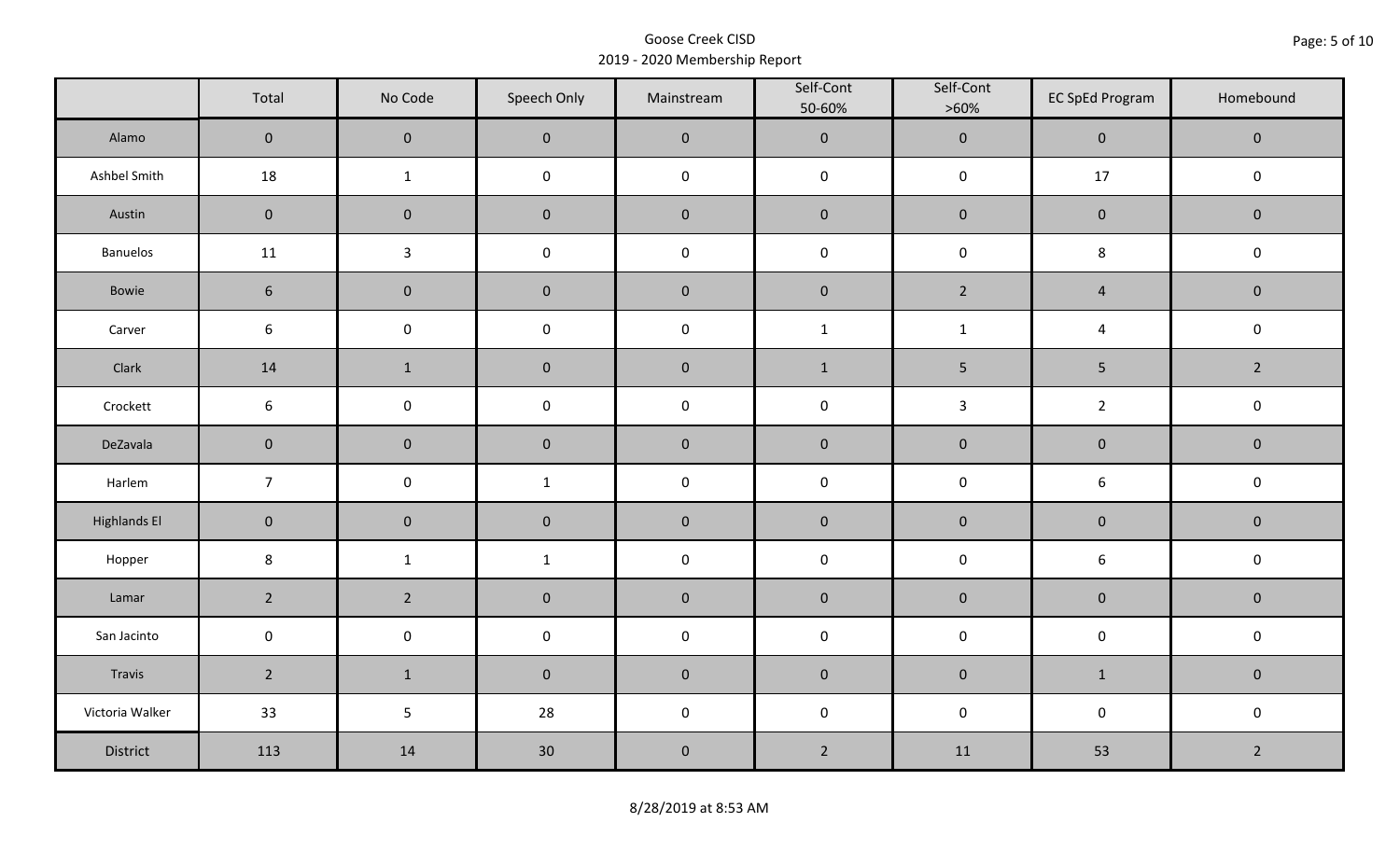| Date                                |                    | PK           |                    | KG           |                    | $\mathbf{1}$   |                    | $\overline{2}$  |                    | $\overline{3}$ |              |              | $\overline{4}$     |                |             | $\overline{5}$  |                |      | <b>Campus Totals</b> |                |
|-------------------------------------|--------------------|--------------|--------------------|--------------|--------------------|----------------|--------------------|-----------------|--------------------|----------------|--------------|--------------|--------------------|----------------|-------------|-----------------|----------------|------|----------------------|----------------|
|                                     | Bilingual Bil Gate |              | Bilingual Bil Gate |              | Bilingual Bil Gate |                | Bilingual Bil Gate |                 | Bilingual Bil Gate |                | <b>NAC</b>   |              | Bilingual Bil Gate | <b>NAC</b>     | Bilingual   | <b>Bil Gate</b> | <b>NAC</b>     |      | Bilingual Bil Gate   | <b>NAC</b>     |
| Alamo                               | $\mathbf 0$        | $\mathbf 0$  | 27                 | $\mathbf 0$  | 26                 | $\mathbf{1}$   | 23                 | $2^{\circ}$     | 31                 | 3              | 6            | 34           | $\overline{4}$     | 19             | 29          | $\mathbf{3}$    | 9              | 170  | 13                   | 34             |
| Ashbel<br>Smith                     | 20                 | $\mathbf 0$  | 28                 | $\mathbf{0}$ | 33                 | $\mathbf{0}$   | 30                 | $\overline{2}$  | 26                 | $\overline{2}$ | 19           | 33           | $\overline{3}$     | 9              | 35          | $\overline{0}$  | 34             | 205  | $\overline{7}$       | $\mathbf{0}$   |
| Austin                              | 16                 | $\mathbf 0$  | 28                 | $\mathbf 0$  | 21                 | $\overline{3}$ | 34                 | 6               | 37                 | $\overline{3}$ | 9            | 34           | $\mathbf{1}$       | 34             | 32          | $\mathbf 0$     | $\mathbf 0$    | 202  | 13                   | $\mathbf 0$    |
| <b>Banuelos</b>                     | 26                 | $\mathbf{0}$ | 25                 | $\mathbf 0$  | 16                 | $\mathbf{0}$   | 24                 | $\overline{4}$  | 21                 | $\mathbf{1}$   | 34           | 14           | 6                  | $\overline{0}$ | 16          | $\overline{0}$  | $\overline{0}$ | 142  | 11                   | $\mathbf{0}$   |
| Bowie                               | 16                 | $\mathbf 0$  | 20                 | $\mathbf 0$  | 18                 | $\mathbf 0$    | 25                 | $\mathbf{0}$    | 25                 | $2^{\circ}$    | $\mathsf{O}$ | 17           | $\mathbf 0$        | $\mathsf{O}$   | 25          | $\mathbf 0$     | $\mathbf 0$    | 146  | $\overline{2}$       | 0              |
| Carver                              | 13                 | $\mathbf 0$  | $\overline{0}$     | $\mathbf 0$  | 23                 | $\mathbf 0$    | 23                 | $\mathbf{1}$    | 21                 | $2^{\circ}$    | $\mathbf{0}$ | 30           | $\mathbf{1}$       | $\overline{0}$ | 29          | $\overline{0}$  | $\overline{0}$ | 139  | $\overline{4}$       | $\overline{0}$ |
| Clark                               | $\mathbf{1}$       | $\mathbf 0$  | $\mathbf 0$        | $\mathbf 0$  | $\mathbf{1}$       | 0              | $\mathbf{1}$       | $\mathbf 0$     | $\overline{2}$     | $\mathbf 0$    | $\mathbf 0$  | $\mathbf{1}$ | $\mathsf 0$        | $\mathsf{O}$   | $\mathbf 0$ | $\mathbf{0}$    | $\mathbf 0$    | 6    | $\mathbf 0$          | 0              |
| Crockett                            | 37                 | $\mathbf{0}$ | 29                 | $\mathbf 0$  | 25                 | $\overline{3}$ | 12                 | $\overline{4}$  | 21                 | $\mathbf{1}$   | $\mathbf 0$  | 15           | $\mathbf{1}$       | $\overline{0}$ | 11          | $\mathbf{0}$    | $\mathbf 0$    | 150  | 9                    | $\overline{0}$ |
| DeZavala                            | 9                  | $\mathbf 0$  | 18                 | $\mathbf 0$  | 20                 | $\mathbf{1}$   | 22                 | $2^{\circ}$     | 21                 | $\mathbf 0$    | 0            | 16           | $\mathbf{1}$       | $\mathbf 0$    | 6           | $\mathbf{0}$    | $\mathbf 0$    | 112  | 4                    | 0              |
| Harlem                              | 17                 | $\mathbf 0$  | $\overline{3}$     | $\mathbf 0$  | 21                 | $\mathbf 0$    | 15                 | $\overline{3}$  | 21                 | $\overline{2}$ | $\mathbf 0$  | 24           | $\overline{0}$     | $\overline{0}$ | 24          | $2^{\circ}$     | $\mathbf{0}$   | 125  | $\overline{7}$       | $\overline{0}$ |
| Highlands<br>$\mathsf{E}\mathsf{I}$ |                    |              |                    |              |                    |                | 36                 | $\mathbf 0$     | 40                 | $\mathbf{1}$   | $\mathbf 0$  | 42           | $\mathbf{1}$       | $\mathsf{O}$   | 46          | $\mathbf 0$     | $\mathbf 0$    | 164  | $\overline{2}$       | $\mathbf 0$    |
| Hopper                              | 24                 | $\mathbf 0$  | 33                 | $\mathbf 0$  | 37                 | $\mathbf{1}$   |                    |                 |                    |                |              |              |                    |                |             |                 |                | 94   | $\mathbf{1}$         | $\mathbf{0}$   |
| Lamar                               | 11                 | $\mathbf 0$  | 26                 | $\mathbf 0$  | 26                 | $\mathbf{1}$   | 25                 | $5\phantom{.0}$ | 31                 | $2^{\circ}$    | $\mathbf 0$  | 28           | $\mathbf{1}$       | $\mathbf 0$    | 18          | $2^{\circ}$     | $\mathbf 0$    | 165  | 11                   | $\mathbf 0$    |
| San Jacinto                         | 9                  | $\mathbf 0$  | 15                 | $\mathbf 0$  | 16                 | $\overline{2}$ | 22                 | $\overline{3}$  | 28                 | $\mathbf{1}$   | $\mathbf{0}$ | 24           | $\mathbf{1}$       | $\overline{0}$ | 22          | $\overline{0}$  | $\overline{0}$ | 136  | $\overline{7}$       | $\mathbf 0$    |
| Travis                              | 10                 | $\mathbf 0$  | 16                 | $\mathbf 0$  | 22                 | $\mathbf 0$    | 25                 | $\mathbf{1}$    | 22                 | $\mathbf{3}$   | $\mathbf 0$  | 11           | $\mathbf{1}$       | 0              | 21          | $\mathbf{1}$    | $\mathbf 0$    | 127  | 6                    | 0              |
| Victoria<br>Walker                  | $\mathbf 0$        | $\mathbf 0$  | 16                 | $\mathbf{0}$ | 20                 | $\overline{3}$ | 21                 | $\overline{0}$  | 12                 | $2^{\circ}$    | $\mathbf{0}$ | 20           | $\overline{0}$     | $\overline{0}$ | 12          | $\overline{0}$  | $\overline{0}$ | 101  | 5                    | $\mathbf{0}$   |
| Total                               | 209                | 0            | 284                | $\mathbf 0$  | 325                | 15             | 338                | 33              | 359                | 25             | 68           | 343          | 21                 | 62             | 326         | 8               | 43             | 2184 | 102                  | 34             |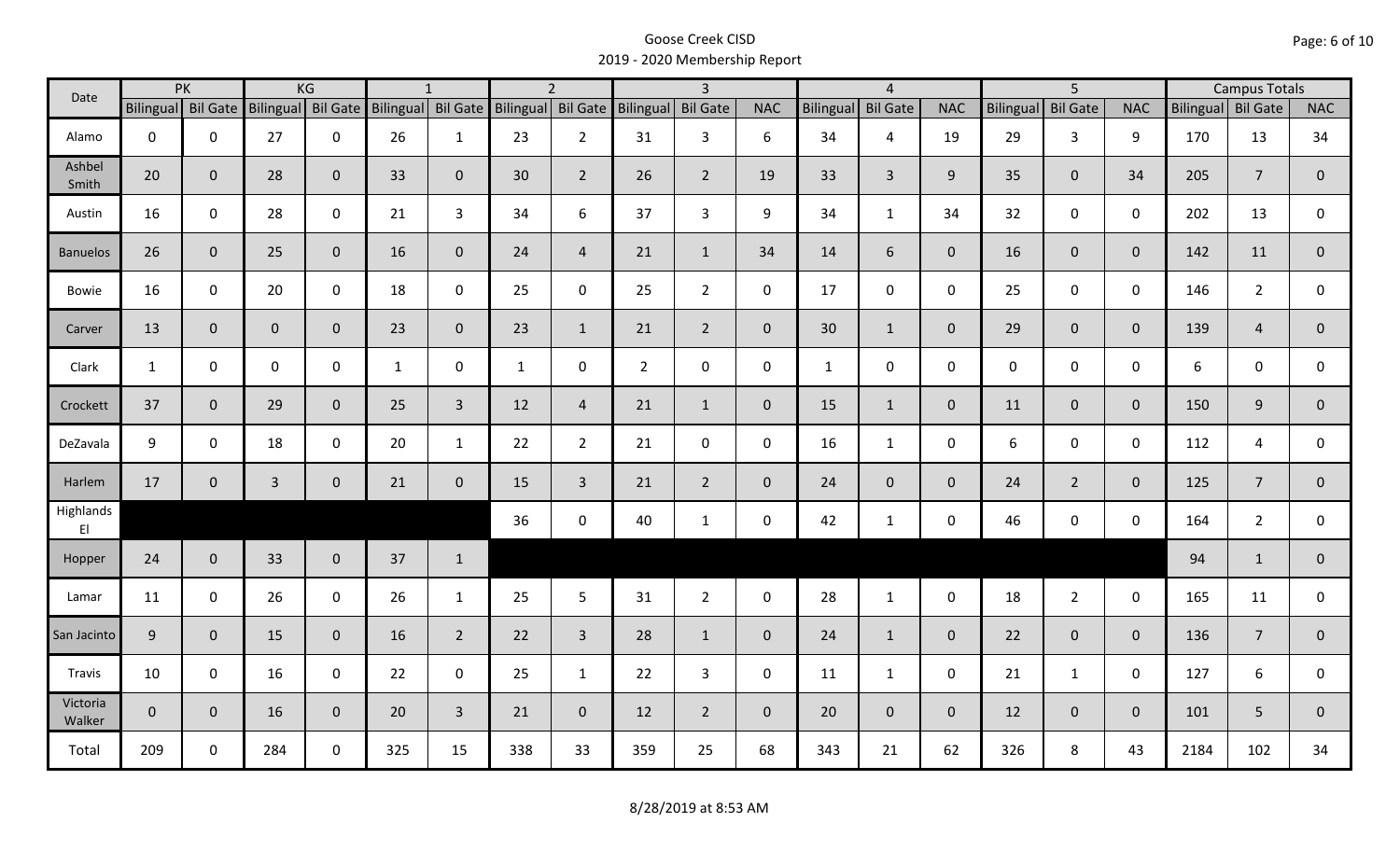| Date               |                | PK              |                     | KG              |                | $\overline{1}$  |                | $\overline{2}$  |                | $\overline{3}$  |                | $\overline{4}$  |                | $\overline{5}$  |             | <b>Campus Totals</b> |
|--------------------|----------------|-----------------|---------------------|-----------------|----------------|-----------------|----------------|-----------------|----------------|-----------------|----------------|-----------------|----------------|-----------------|-------------|----------------------|
|                    | <b>GATE</b>    | <b>Bil GATE</b> | <b>GATE</b>         | <b>Bil GATE</b> | <b>GATE</b>    | <b>Bil GATE</b> | <b>GATE</b>    | <b>Bil GATE</b> | <b>GATE</b>    | <b>Bil GATE</b> | <b>GATE</b>    | <b>Bil GATE</b> | <b>GATE</b>    | <b>Bil GATE</b> | <b>GATE</b> | <b>Bil GATE</b>      |
| Alamo              | $\mathbf{0}$   | $\mathbf 0$     | $\mathbf 0$         | $\mathbf 0$     | $\overline{7}$ | $\mathbf{1}$    | 9              | $\overline{2}$  | 14             | $\mathbf{3}$    | 13             | $\overline{4}$  | 13             | $\mathbf{3}$    | 56          | 13                   |
| Ashbel Smith       | $\mathbf{0}$   | $\overline{0}$  | $\mathbf 0$         | $\mathbf{0}$    | 10             | $\overline{0}$  | $\overline{4}$ | $\overline{2}$  | 6              | $2^{\circ}$     | $\overline{4}$ | $\mathbf{3}$    | $\overline{4}$ | $\mathbf{0}$    | 28          | $\overline{7}$       |
| Austin             | $\mathbf 0$    | $\mathbf 0$     | $\mathbf 0$         | $\mathbf 0$     | 11             | $\mathbf{3}$    | 10             | 6               | 27             | $\mathbf{3}$    | 17             | $\mathbf{1}$    | 22             | $\mathbf 0$     | 87          | 13                   |
| <b>Banuelos</b>    | $\overline{0}$ | $\mathbf 0$     | $\mathsf{O}\xspace$ | $\overline{0}$  | 14             | $\mathbf{0}$    | 8              | $\overline{4}$  | 17             | $\mathbf{1}$    | 22             | 6               | 22             | $\overline{0}$  | 83          | 11                   |
| Bowie              | $\mathbf 0$    | $\mathbf 0$     | $\mathsf{O}\xspace$ | $\mathbf 0$     | $2^{\circ}$    | $\mathbf 0$     | $\mathbf{3}$   | $\mathbf 0$     | 9              | $2^{\circ}$     | 9              | 0               | 6              | $\mathbf 0$     | 29          | $\overline{2}$       |
| Carver             | $\overline{0}$ | $\mathbf 0$     | $\mathsf{O}\xspace$ | $\overline{0}$  | $\mathbf{1}$   | $\mathbf 0$     | $\mathbf{1}$   | $\mathbf{1}$    | 5 <sub>1</sub> | $\overline{2}$  | $\overline{4}$ | $\mathbf{1}$    | $8\phantom{1}$ | $\mathbf{0}$    | 19          | $\overline{4}$       |
| Clark              | $\mathbf 0$    | $\mathbf 0$     | $\pmb{0}$           | $\mathbf 0$     | 9              | $\mathbf 0$     | 13             | $\mathbf 0$     | 14             | $\mathbf 0$     | 18             | $\mathbf 0$     | 15             | $\mathbf 0$     | 69          | $\mathbf 0$          |
| Crockett           | $\overline{0}$ | $\mathbf 0$     | $\mathbf 0$         | $\mathbf{0}$    | $\mathbf{3}$   | $\overline{3}$  | $\overline{3}$ | $\overline{4}$  | 7 <sup>7</sup> | $\mathbf{1}$    | 18             | $\mathbf{1}$    | 13             | $\mathbf 0$     | 44          | $9\,$                |
| DeZavala           | $\mathbf 0$    | $\mathbf 0$     | $\mathbf 0$         | $\mathbf 0$     | 5              | $\mathbf{1}$    | $\overline{2}$ | $\overline{2}$  | 10             | $\mathbf 0$     | 10             | $\mathbf{1}$    | $\overline{7}$ | $\mathbf 0$     | 34          | $\overline{a}$       |
| Harlem             | $\overline{0}$ | $\overline{0}$  | $\mathbf 0$         | $\mathbf{0}$    | $\mathbf{1}$   | $\overline{0}$  | 8              | $\overline{3}$  | 11             | $\overline{2}$  | 11             | $\mathbf{0}$    | 13             | $\overline{2}$  | 44          | $\overline{7}$       |
| Highlands El       |                |                 |                     |                 |                |                 | 12             | $\mathbf 0$     | 13             | $\mathbf{1}$    | 14             | $\mathbf{1}$    | 17             | $\mathbf 0$     | 56          | $\overline{2}$       |
| Hopper             | $\overline{0}$ | $\overline{0}$  | $\mathbf 0$         | $\overline{0}$  | 13             | $\mathbf{1}$    |                |                 |                |                 |                |                 |                |                 | 13          | $\mathbf{1}$         |
| Lamar              | $\mathbf 0$    | $\mathbf 0$     | $\mathbf 0$         | $\mathbf 0$     | $2^{\circ}$    | $\mathbf{1}$    | 3              | 5               | 5              | $\overline{2}$  | $\overline{4}$ | $\mathbf{1}$    | $\overline{7}$ | $2^{\circ}$     | 21          | 11                   |
| San Jacinto        | $\mathbf 0$    | $\overline{0}$  | $\mathbf 0$         | $\mathbf 0$     | $\overline{2}$ | $\overline{2}$  | $\overline{a}$ | $\overline{3}$  | $\overline{2}$ | $\mathbf{1}$    | $\mathbf{1}$   | $\mathbf{1}$    | 6              | $\mathbf 0$     | 15          | $\overline{7}$       |
| Travis             | $\mathbf 0$    | $\mathbf 0$     | $\mathsf{O}\xspace$ | $\mathbf 0$     | $\mathbf{1}$   | $\mathbf 0$     | $\overline{7}$ | $\mathbf{1}$    | 10             | $\mathbf{3}$    | 15             | $\mathbf{1}$    | 10             | $\mathbf{1}$    | 43          | 6                    |
| Victoria<br>Walker | $\overline{0}$ | $\mathbf 0$     | $\mathbf 0$         | $\mathbf{0}$    | 9              | $\overline{3}$  | 15             | $\mathbf{0}$    | 17             | $\overline{2}$  | 18             | $\mathbf 0$     | 20             | $\overline{0}$  | 79          | 5                    |
| Total              | $\mathbf 0$    | $\mathbf 0$     | $\mathbf 0$         | $\mathbf 0$     | 90             | 15              | 102            | 33              | 167            | 25              | 178            | 21              | 183            | 8               | 720         | 102                  |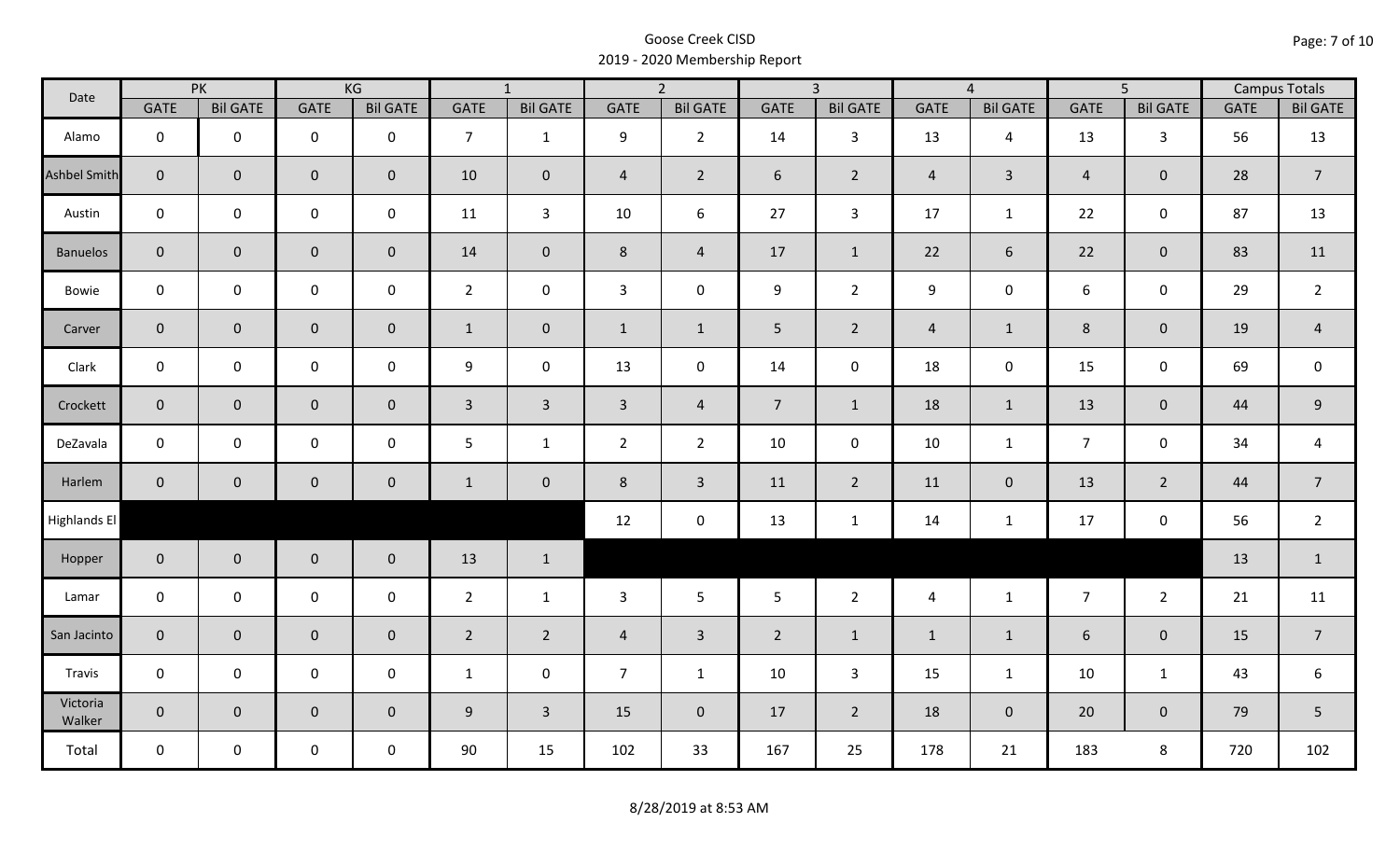|                     | Speech Only    | Inclusion        | Resource <21%  | Resource<br>21-50% | Self-Cont<br>50-60% | Self-Cont<br>$>60\%$ | <b>EC SpEd Program</b> | Homebound               |
|---------------------|----------------|------------------|----------------|--------------------|---------------------|----------------------|------------------------|-------------------------|
|                     | $\mathbf 0$    | 40               | 41             | 42                 | 43                  | 44                   | 45                     | $\mathbf{1}$            |
| Alamo               | 16             | 12               | 21             | $\overline{2}$     | $\mathbf 0$         | 15                   | $\mathbf{0}$           | $\mathbf{0}$            |
| Ashbel Smith        | 23             | 9                | $\overline{7}$ | $\bf 8$            | $\mathbf 1$         | $12$                 | 19                     | 0                       |
| Austin              | 25             | $\boldsymbol{8}$ | 28             | $\mathbf{1}$       | $\mathbf 0$         | $\,8\,$              | $\mathbf 0$            | $\overline{0}$          |
| <b>Banuelos</b>     | 31             | $\overline{4}$   | 28             | 11                 | $\pmb{0}$           | $\overline{2}$       | 10                     | $\mathbf 0$             |
| Bowie               | 20             | 5                | 32             | 5                  | $\mathbf{1}$        | 18                   | $\overline{4}$         | $\mathbf 0$             |
| Carver              | 22             | 5                | 9              | $10\,$             | $\mathsf{3}$        | 10                   | 8                      | $\mathbf{1}$            |
| Clark               | 23             | 8                | 19             | 5                  | $\overline{4}$      | 23                   | 5                      | $\overline{2}$          |
| Crockett            | 29             | 14               | 22             | 5                  | $\pmb{0}$           | 11                   | 5                      | 0                       |
| DeZavala            | 28             | 12               | 10             | $\overline{7}$     | $\pmb{0}$           | $1\,$                | $\pmb{0}$              | $\mathbf 0$             |
| Harlem              | 18             | $6\,$            | 34             | $\overline{2}$     | $\mathbf{1}$        | 12                   | 6                      | 0                       |
| <b>Highlands El</b> | 20             | 20               | 21             | 12                 | $\pmb{0}$           | 10                   | $\pmb{0}$              | $\mathbf 0$             |
| Hopper              | 22             | $\overline{4}$   | $\overline{3}$ | $\mathsf{3}$       | $\pmb{0}$           | $\overline{a}$       | 9                      | 0                       |
| Lamar               | 13             | $\overline{4}$   | 19             | $\overline{4}$     | $\overline{2}$      | 10                   | $\mathbf 0$            | $\overline{0}$          |
| San Jacinto         | 14             | $\overline{3}$   | 24             | $\mathbf{1}$       | $\pmb{0}$           | $\pmb{0}$            | $\pmb{0}$              | 0                       |
| Travis              | 23             | $\overline{4}$   | 25             | $6\,$              | $\pmb{0}$           | $\boldsymbol{6}$     | $\mathbf{1}$           | $\mathbf 0$             |
| Victoria Walker     | 58             | 9                | 13             | $\boldsymbol{6}$   | $\mathbf{1}$        | 26                   | $\pmb{0}$              | 0                       |
| <b>BJS</b>          | $\overline{3}$ | 53               | 20             | 24                 | 16                  | $\overline{4}$       | $\pmb{0}$              | $\mathbf{1}$            |
| CBJ                 | 9              | 52               | 21             | 16                 | 16                  | 23                   | $\pmb{0}$              | 0                       |
| GJS                 | $\overline{4}$ | 45               | 18             | 18                 | 20                  | 22                   | $\pmb{0}$              | $\mathbf{1}$            |
| HMJ                 | $\overline{4}$ | 54               | 9              | 34                 | 21                  | 14                   | $\mathbf 0$            | 0                       |
| <b>HJS</b>          | $\mathbf{1}$   | 44               | 9              | 17                 | 18                  | 25                   | $\mathbf 0$            | $\overline{2}$          |
| <b>REL</b>          | $\mathbf{1}$   | 99               | 38             | 48                 | $\boldsymbol{6}$    | 44                   | $\pmb{0}$              | $\mathbf{1}$            |
| <b>RSS</b>          | 5              | 89               | 35             | 40                 | $\overline{7}$      | 39                   | $\mathbf 0$            | $\mathbf 1$             |
| GCM                 | $\pmb{0}$      | 139              | 23             | 49                 | 5                   | 21                   | $\pmb{0}$              | $\mathbf{1}$            |
| Impact              | $\mathbf{1}$   | $\overline{3}$   | $\mathbf{1}$   | $\mathbf 0$        | $\pmb{0}$           | $\pmb{0}$            | $\pmb{0}$              | $\mathbf 0$             |
| <b>Stuart CTHS</b>  | $\mathsf 0$    | 29               | $\pmb{0}$      | $\pmb{0}$          | $\pmb{0}$           | $\pmb{0}$            | $\pmb{0}$              | 0                       |
| PHC                 | $\mathbf 0$    | 12               | $\mathbf{1}$   | $\mathbf 0$        | $\mathbf 0$         | $\mathbf 0$          | $\mathbf 0$            | $\mathbf 0$             |
| Point               | $\mathbf 0$    | $\pmb{0}$        | $\pmb{0}$      | $\pmb{0}$          | $\pmb{0}$           | $\mathbf 0$          | $\pmb{0}$              | 0                       |
| Elementary          | 385            | 127              | 315            | 88                 | 13                  | 168                  | 67                     | $\overline{\mathbf{3}}$ |
| Secondary           | 28             | 619              | 175            | 246                | 109                 | 192                  | $\pmb{0}$              | $\overline{7}$          |
| <b>District</b>     | 413            | 746              | 490            | 334                | 122                 | 360                  | 67                     | 10                      |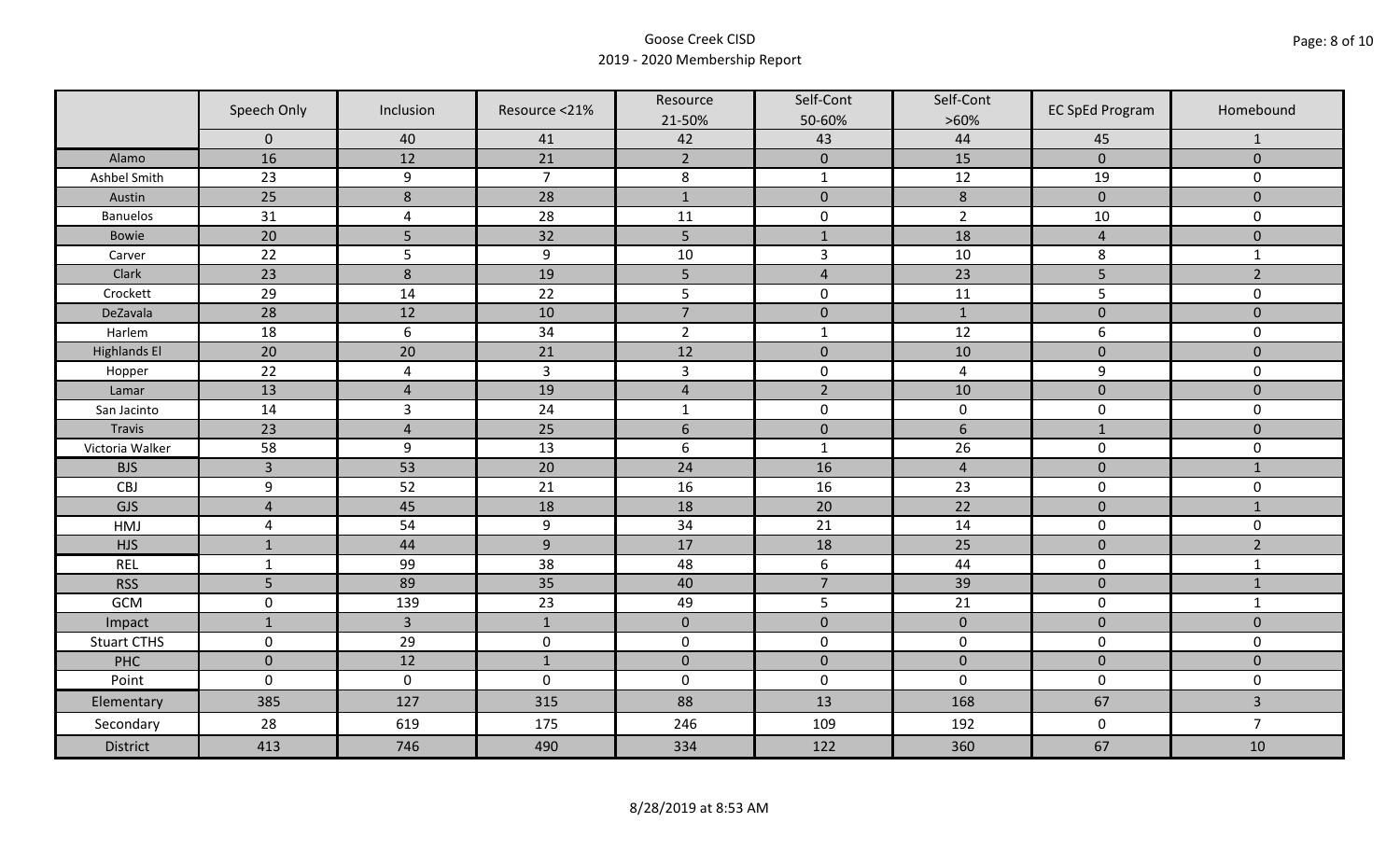|                     | At-Risk | SpEd           | GT             | <b>LEP</b>     | Migrant             | Econ Dis | Dyslexia       | 504            |
|---------------------|---------|----------------|----------------|----------------|---------------------|----------|----------------|----------------|
| Alamo               | 429     | 67             | 69             | 209            | $\overline{2}$      | 287      | 19             | 41             |
| Ashbel Smith        | 417     | 79             | 35             | 242            | $\overline{4}$      | 276      | 11             | 21             |
| Austin              | 375     | 70             | 100            | 232            | 9                   | 248      | 18             | 46             |
| <b>Banuelos</b>     | 409     | 86             | 94             | 176            | $\overline{2}$      | 317      | 13             | 41             |
| Bowie               | 378     | 88             | 31             | 160            | $\overline{3}$      | 306      | 17             | 41             |
| Carver              | 396     | 69             | 23             | 197            | 8                   | 241      | 12             | 29             |
| Clark               | 213     | 91             | 69             | 37             | $\mathbf{1}$        | 218      | 27             | 50             |
| Crockett            | 371     | 87             | 53             | 186            | 11                  | 243      | 22             | 44             |
| DeZavala            | 361     | 61             | 38             | 144            | $\overline{2}$      | 262      | 14             | 40             |
| Harlem              | 383     | 79             | 51             | 181            | 5 <sub>1</sub>      | 264      | 14             | 34             |
| <b>Highlands El</b> | 392     | 83             | 58             | 192            | $\mathbf 0$         | 226      | 40             | 101            |
| Hopper              | 198     | 46             | 14             | 118            | $\mathbf 0$         | 275      | $2^{\circ}$    | 12             |
| Lamar               | 351     | 52             | 32             | 194            | $\overline{7}$      | 265      | 30             | 43             |
| San Jacinto         | 285     | 42             | 22             | 160            | $\pmb{0}$           | 159      | 18             | 30             |
| Travis              | 420     | 65             | 49             | 162            | $\mathsf{O}\xspace$ | 365      | 27             | 50             |
| Victoria Walker     | 339     | 114            | 84             | 161            | $\overline{4}$      | 238      | 24             | 41             |
| <b>BJS</b>          | 490     | 124            | 69             | 150            | $\overline{4}$      | 253      | 58             | 98             |
| CBJ                 | 553     | 141            | 109            | 151            | $\overline{7}$      | 276      | 51             | 123            |
| GJS                 | 434     | 130            | 147            | 95             | 12                  | 279      | 68             | 132            |
| HMJ                 | 578     | 137            | 63             | 203            | $8\phantom{1}$      | 273      | 62             | 96             |
| <b>HJS</b>          | 537     | 117            | 135            | 136            | $\overline{4}$      | 277      | 53             | 121            |
| <b>REL</b>          | 815     | 249            | 94             | 220            | 12                  | 565      | 87             | 153            |
| <b>RSS</b>          | 936     | 222            | 207            | 195            | 12                  | 512      | 109            | 221            |
| <b>GCM</b>          | 1010    | 249            | 183            | 163            | $\overline{7}$      | 508      | 93             | 188            |
| Impact              | 107     | 5              | 78             | 7 <sup>7</sup> | $\mathbf{3}$        | 90       | 8              | 22             |
| <b>Stuart CTHS</b>  | 133     | 29             | 11             | 27             | $\overline{2}$      | 72       | 24             | 37             |
| PHC                 | 92      | 13             | $\overline{4}$ | 11             | $\overline{4}$      | 28       | 5              | 15             |
| Point               | 38      | $\overline{4}$ | $\overline{2}$ | $\overline{4}$ | $\mathbf 0$         | 14       | $\overline{2}$ | $\overline{4}$ |
| Elementary          | 5717    | 1179           | 822            | 2751           | 58                  | 4190     | 308            | 664            |
| Secondary           | 5723    | 1420           | 1102           | 1362           | 75                  | 3147     | 620            | 1210           |
| District            | 11440   | 2599           | 1924           | 4113           | 133                 | 7337     | 928            | 1874           |